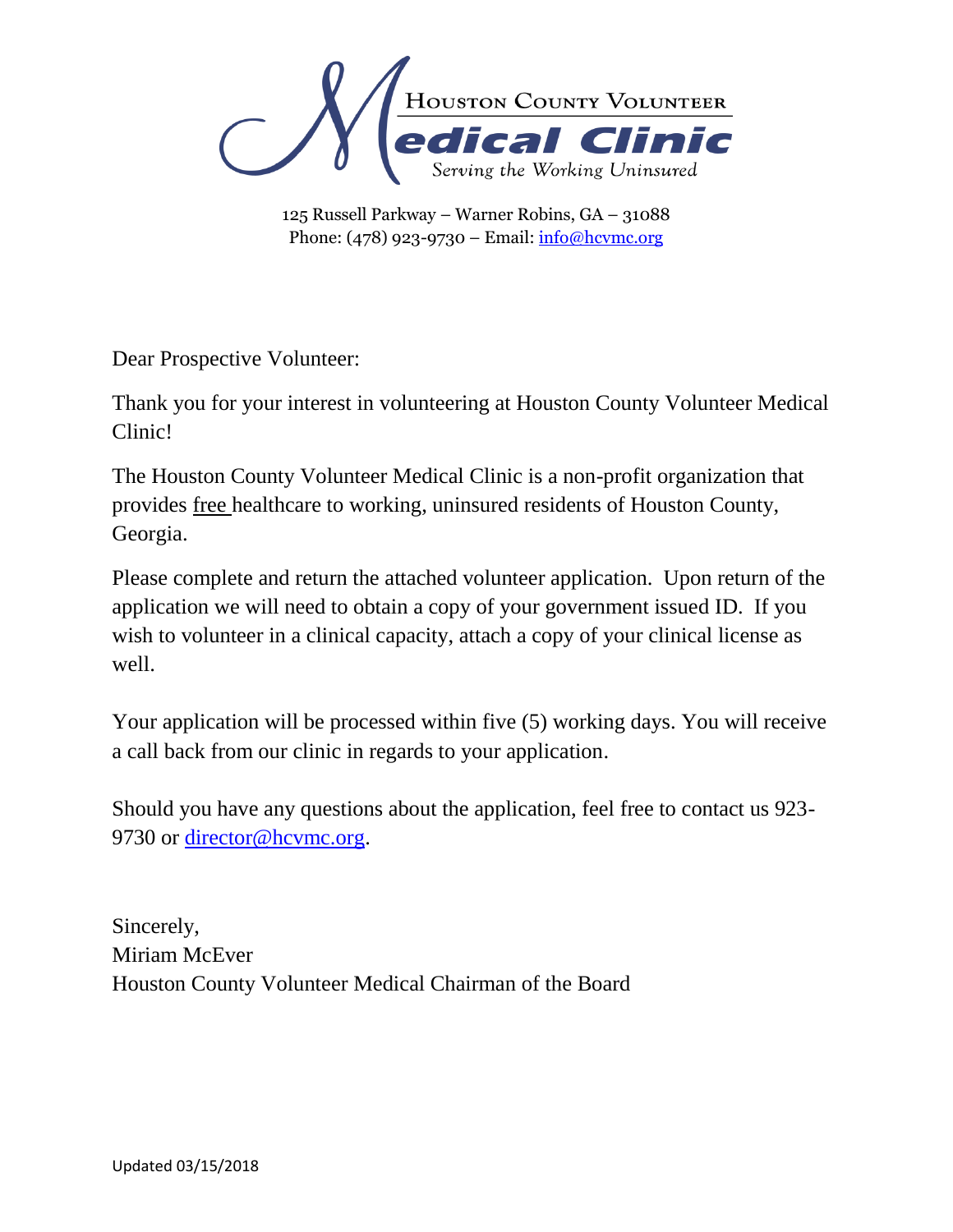

125 Russell Parkway – Warner Robins, GA – 31088 Phone: (478) 923-9730 - Email: [info@hcvmc.org](mailto:info@hcvmc.org)

# **VOLUNTEER APPLICATION**

| $City$ $2ip$ $2ip$                                                                 |                          |                                 |
|------------------------------------------------------------------------------------|--------------------------|---------------------------------|
|                                                                                    |                          |                                 |
|                                                                                    |                          |                                 |
|                                                                                    |                          |                                 |
|                                                                                    |                          |                                 |
|                                                                                    |                          |                                 |
| Work Phone Number:                                                                 |                          |                                 |
|                                                                                    |                          |                                 |
| Do you have any medical problems or allergies we should be made aware of?          |                          |                                 |
| Please check the box below that best describes the area you describe to volunteer. |                          |                                 |
| $\frac{1}{2}$ Physician – Specialty                                                |                          |                                 |
| _____ Physician Assistant                                                          |                          | <b>Nurse Practitioner</b>       |
| ____ Pharmacist                                                                    |                          | Registered Nurse                |
| _____ Pharmacy Technician                                                          |                          | <b>Licensed Practical Nurse</b> |
| Patient Care Tech/Nurse Assistant/Medical Technician                               |                          |                                 |
|                                                                                    |                          |                                 |
|                                                                                    |                          |                                 |
| Clerical Work                                                                      | $\frac{1}{2}$ Data Entry | $\frac{1}{2}$ Accounting        |
| ___ Medical Records                                                                | ____ Marketing           | $\equiv$ Fundraising            |
| ____ Information Technology                                                        |                          | ___ General help                |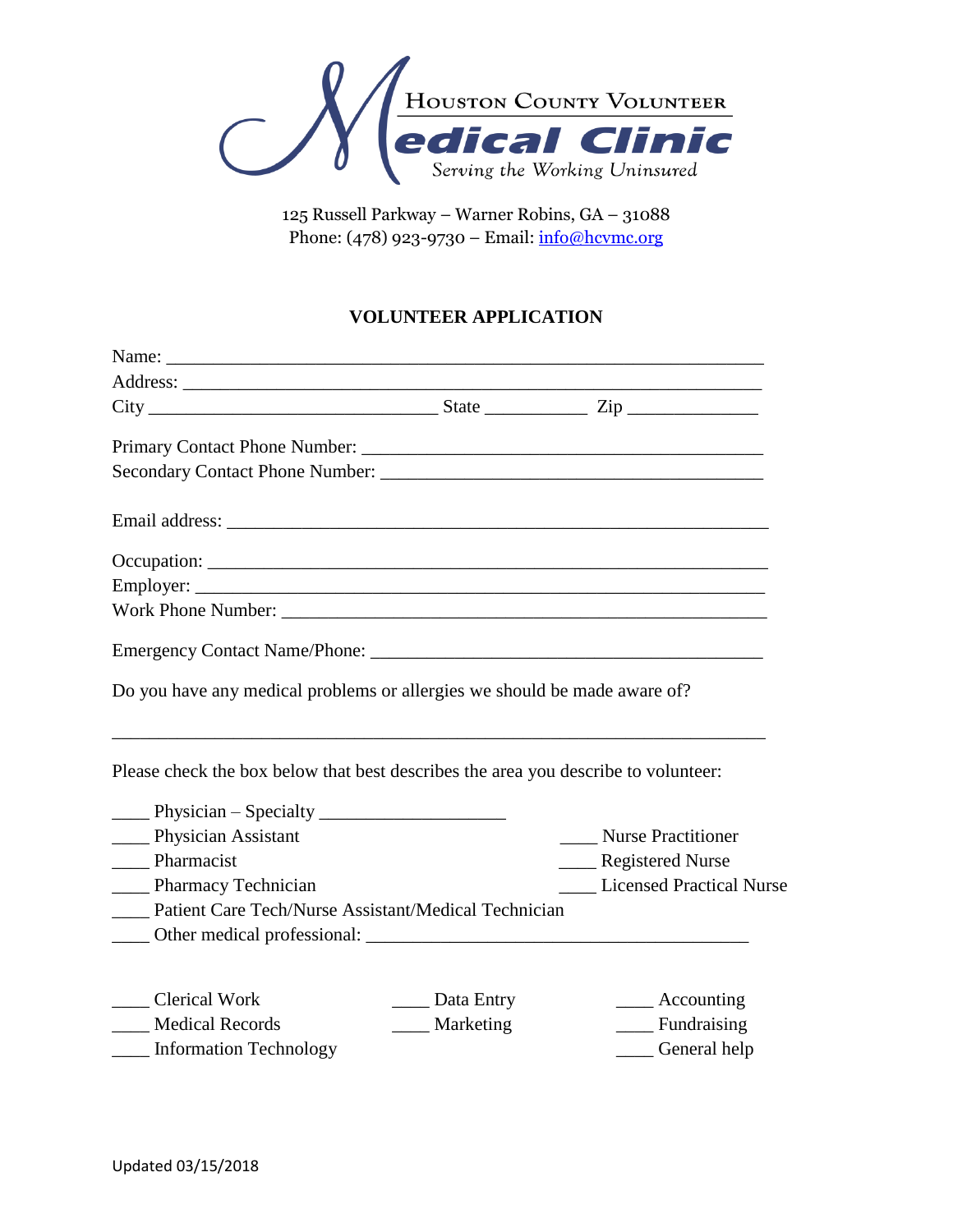

### **VOLUNTEER APPLICATION PAGE 2**

Please check all that apply. I can work:

\_\_\_\_\_\_ Full time \_\_\_\_\_\_ One day per week \_\_\_\_\_ Two days per week \_\_\_\_\_\_ One day per month \_\_\_\_\_\_ As needed

Have you ever been convicted of a felony? Yes or No

## *Clinical Volunteers:*

Have you ever been required by a licensing board or professional body to surrender your license, or have you ever been found guilty of professional ethic codes, professional misconduct, incompetence, or negligence, in any state or country? Yes or No If yes, explain:

\_\_\_\_\_\_\_\_\_\_\_\_\_\_\_\_\_\_\_\_\_\_\_\_\_\_\_\_\_\_\_\_\_\_\_\_\_\_\_\_\_\_\_\_\_\_\_\_\_\_\_\_\_\_\_\_\_\_\_\_\_\_\_\_\_\_\_\_\_\_\_\_\_\_\_\_\_\_

Clinical volunteers – please include a copy of your Georgia clinical license or certification. By signing below you authorize HCVMC to verify your professional license.

### **Volunteer Agreement:**

I understand that HCVMC Chairman of the Board or Medical Director reserves the right to terminate my volunteer status as a result of: a) failure to comply with the clinic policies, rules, and regulations, b) unsatisfactory attitude, work, and/or appearance, c) any other circumstances, which in the judge of HCVMC staff would make my continued service as a volunteer contrary to the best interests of the clinic.

I understand I am required to provide documentation of a yearly flu immunization (or one will be administered to me at HCVMC.)

I have read each of the above conditions and agree to be bound by them. I certify that the information I have given is complete, true, and correct to the best of knowledge and belief. I further affirm that I have not knowingly withheld any facts or circumstances in completing this application.

\_\_\_\_\_\_\_\_\_\_\_\_\_\_\_\_\_\_\_\_\_\_\_\_\_\_\_\_\_\_\_\_\_\_\_\_\_\_\_\_\_ \_\_\_\_\_\_\_\_\_\_\_\_\_\_\_\_\_\_\_\_

Signature Date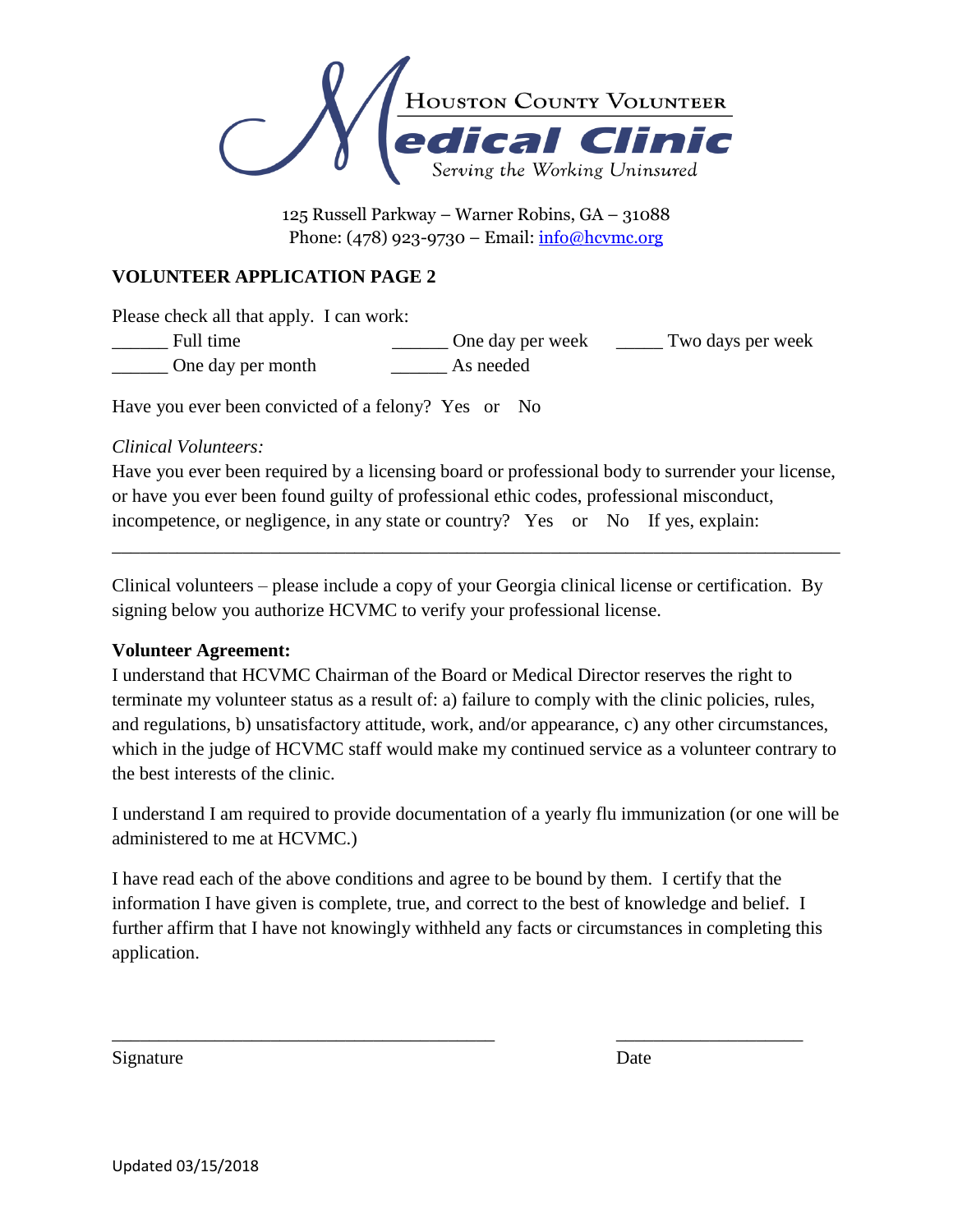

# **Volunteer Confidentiality Statement**

As a volunteer for Houston County Volunteer Medical Clinic:

- 1. I agree to maintain the confidentiality of patient information. Information about the patient's condition or personal affairs will not be discussed in the entry area, hallways, or other public areas in the Clinic or elsewhere where conversation might be overheard. I shall also refrain from discussing patients by name outside of the Clinic setting.
- 2. I agree to insure confidentiality of patients' records and/or charts by allowing only Health Care Providers access to out-of-file records.
- 3. I agree to withhold information about a patients' condition from relatives and friends unless authorization for release is provided by the patient.
- 4. I agree to use only the patient medical record numbers for the purpose of written counseling or problem coaching agreements given to volunteers.
- 5. I understand that violations of patient or clinic record confidentiality will result in disciplinary procedures, which may include my release from service.

Date \_\_\_\_\_\_\_\_\_\_\_\_\_\_\_\_\_\_\_\_\_\_\_\_\_\_\_\_\_\_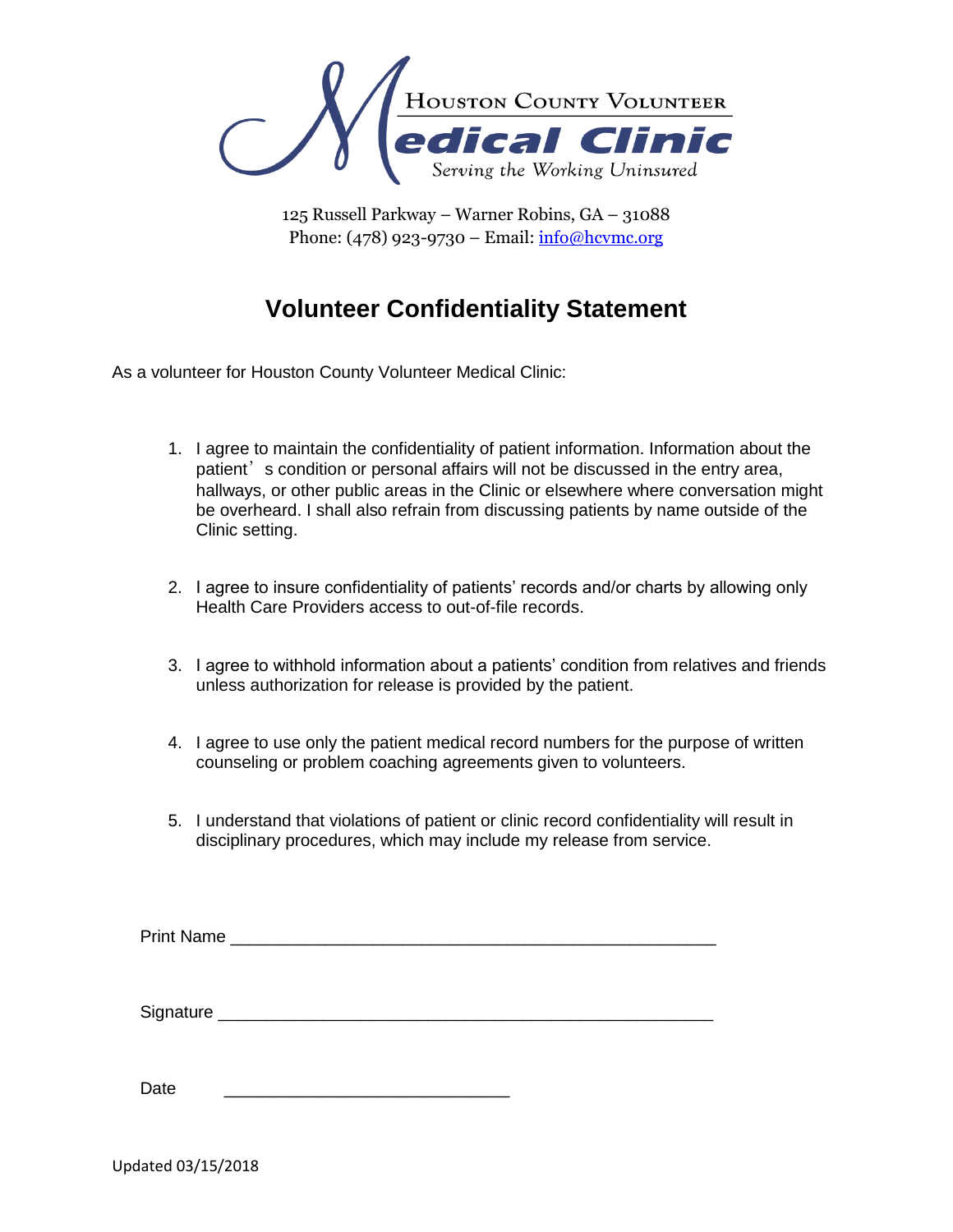

# **PHOTO RELEASE FORM**

### HOUSTON COUNTY VOLUNTEER MEDICAL CLINIC

I hereby grant the HOUSTON COUNTY VOLUNTEER MEDICAL CLINIC permission to use my likeness in a photograph, video, or other digital media ("photo") in any and all of its publications, including web-based publications and social media without payment or other consideration.

I understand and agree that all photos will become the property of the HOUSTON COUNTY VOLUNTEER MEDICAL CLINIC.

I HAVE READ AND UNDERSTAND THE ABOVE PHIOTO RELEASE. I AFFIRM THAT I AM AT LEAST 18 YEARS OF AGE, OR, IF I AM UNDER 18 YEARS OF AGE, I HAVE OBTAINED THE REQUIRED CONSENT OF MY PARENTS/GUARDIANS AS EVIDENCED BY THEIR SIGNATURES BELOW. I ACCEPT:

\_\_\_\_\_\_\_\_\_\_\_\_\_\_\_\_\_\_\_\_\_\_\_\_\_\_\_\_\_\_\_\_\_\_\_\_\_\_\_\_\_\_\_\_\_\_\_\_\_\_\_ \_\_\_\_\_\_\_\_\_\_\_\_\_

Printed Name

Signature Date **Date** 

**If under 18, BOTH PARENTS MUST SIGN**

\_\_\_\_\_\_\_\_\_\_\_\_\_\_\_\_\_\_\_\_\_\_\_\_\_\_\_\_\_\_\_\_\_\_\_\_\_\_\_\_\_\_\_\_\_\_\_\_\_\_\_

 $\mathcal{L}=\mathcal{L}^{\mathcal{L}}$  , where  $\mathcal{L}^{\mathcal{L}}$ 

 $\mathcal{L}=\mathcal{L}^{\mathcal{L}}$  , where  $\mathcal{L}^{\mathcal{L}}$ 

Individually and as Parent and/ Date and  $D$ Legal Guardian

Individually and as Parent and/ **Date** Legal Guardian